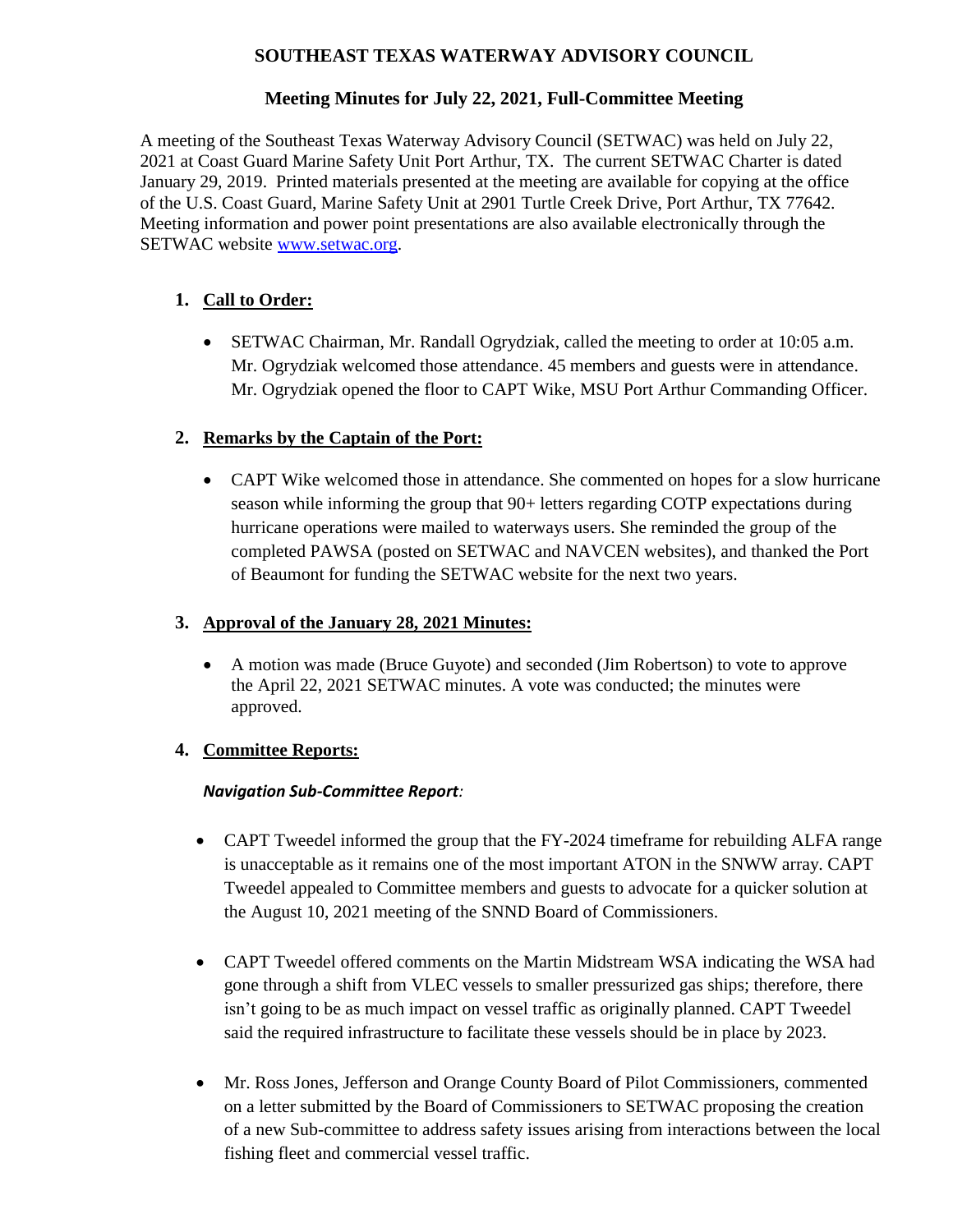### *Education, Research & Workforce Development Sub-committee Report:*

- Mrs. Sade Chick presented for Mr. Erik Stromberg of Lamar University. Mrs. Chick discussed maritime education available through Lamar including the "Dash Degree." She stressed the importance of developing a Pre-K to post-graduate maritime training pipeline. (Slides on SETWAC website). She also described efforts to utilize Lamar Orange for Jefferson County initiatives.
- Mrs. Chick addressed upcoming Webinars and the 2021 CAPM Research Agenda. (Slides on SETWAC website).

### *Port Welfare Sub-Committee Report:*

 Mrs. Doreen Badeaux presented for Fr. Sinclair Oubre. Mrs. Badeaux addressed continuing issues with Mariner crew change and access to facilities (rules do not change because of pandemic). She reported on successes in providing vaccinations to mariners on board vessels.

### *Commercial Fisheries Report:*

 Ms. Nikki Fitzgerald, Texas A&M AgriLife, reported on the Port Arthur Shrimper's Association meeting; recent efforts toward hurricane safety for the fishing fleet; and the pursuit of sea grants for hurricane recovery operations for the fishing industry.

### *Waterway Maintenance and Improvement Sub-committee:*

• Mr. Kyle Reed (SNND) presented for Mr. Larry Fountain. Mr. Reed gave a brief update on the SNWW Deeping Project, indicating Anchorage Area No.1 is complete and in use; offshore dredging of the channel extension is to begin in October, and Anchorages No. 4 and No. 8 are likely to be awarded first quarter of FY-22.

## *Dredge Operations Report:*

• Ms. Paige Duhon, USACE, presented for Mr. Tim White. Ms. Duhon spoke to ongoing and future dredge projects including SNWW PA-11 Training Dike rehabilitation; PA-8 improvements; Neches River improvements; SNWW entrance to Sabine Pass deepening, and the Orange County and Port Arthur & Vicinity Coastal Storm Risk management Projects. (Slides on SETWAC website).

### *Area Maritime Security Report:*

**•** Mr. Jeremy Hanson, USCG, informed the group that 100% of all port security grants in the COTP zone were awarded for a total of \$6.7 Million.

## *ATON Status/Projects Report:*

**•** BMC Harold Zurlo, ANT Sabine, provided a list of 11 current discrepant aids to navigation that are to be rebuilt by Coast Guard Cutter HATCHET during the first week of August 2021.